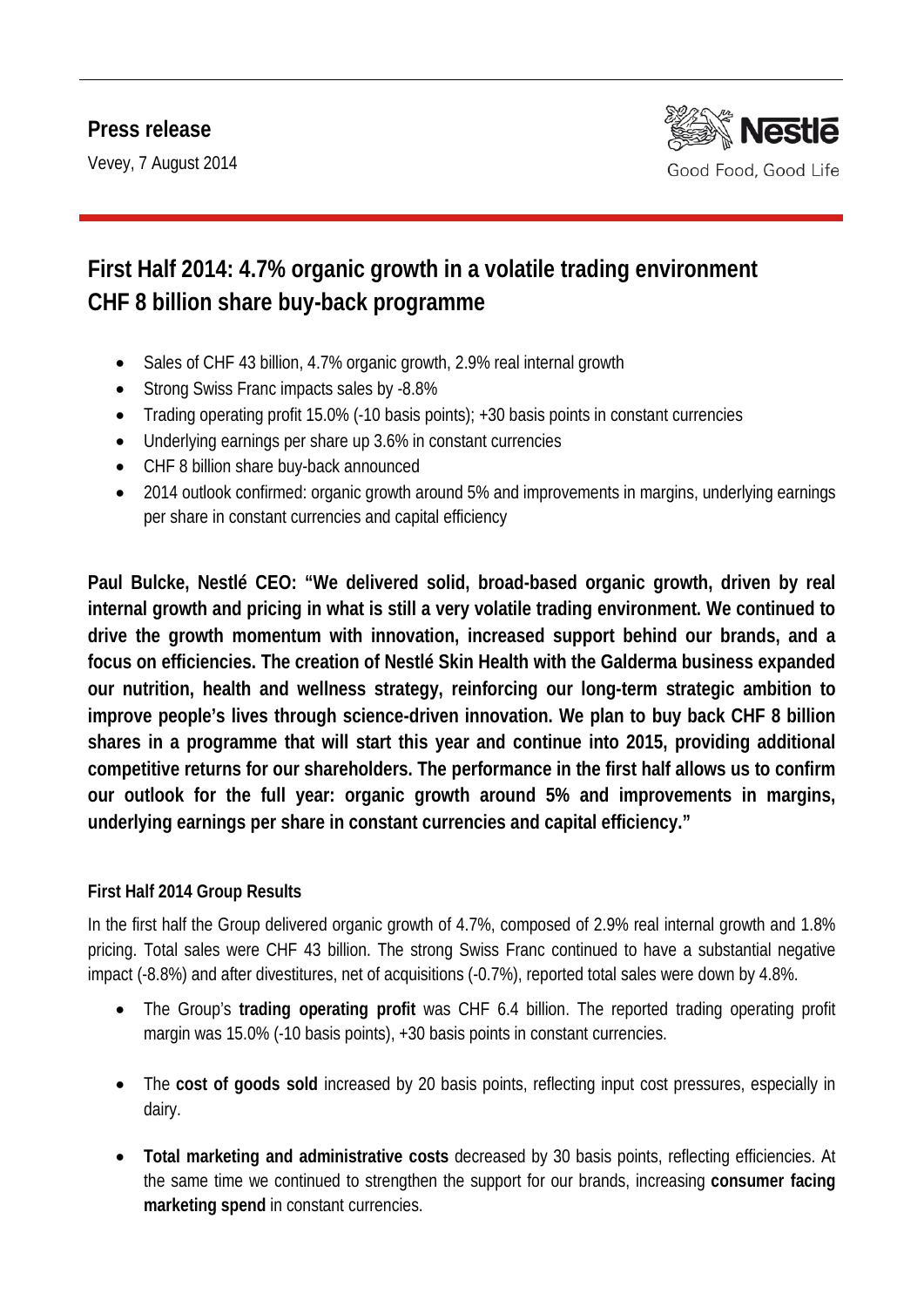- **Net profit** was down to CHF 4.6 billion, reported **earnings per share** were CHF 1.45, both impacted by the strong Swiss Franc. **Underlying earnings per share in constant currencies** were up 3.6%.
- **Operating cash flow** was CHF 4.3 billion. Working capital remains an area of focus and we have continued to lower it as a percentage of sales.

#### **Business review**

- The **organic growth** of the Nestlé Group was broad-based; 4.9% in the Americas, 1.4% in Europe, and 7.5% in Asia, Oceania and Africa. Globally, our businesses in developed markets grew 0.6%, whilst emerging markets grew 9.7%.
- The **real internal growth** was 2.4% in the Americas, 2.3% in Europe and 4.2% in Asia, Oceania and Africa.
- The newly established Nestlé Skin Health, based on our Galderma business, reinforces our long-term strategic ambition to be the leading nutrition, health and wellness company. This investment complements other value-added growth platforms in our portfolio including Nestlé Health Science, created three years ago to drive innovation in the area of personalised nutrition. Nestlé Skin Health has been further strengthened with the acquisition of the full rights to commercialise several key aesthetic dermatology products in the US and Canada.

### **Zone Americas**

Sales of CHF 12.5 billion, 4.9% organic growth, 1.7% real internal growth; 18.0% trading operating profit margin, +10 basis points

- The Zone delivered real internal growth in North America where the trading environment remained subdued. The double-digit growth in Latin America was helped by pricing, reflecting inflationary pressures.
- In **North America** the frozen and ice cream categories continued to be challenged. *Stouffers Multi-Serve Meals* delivered growth for frozen and we continued to innovate with new products such as *Lean Cuisine Stuffed Pretzels*. In pizza, the new *Thin and Crispy* line was a growth driver for our *California Pizza Kitchen* brand. In ice cream, super-premium had a strong first half, helped by *Gelato*. The liquid segment with new flavours drove *Coffee-mate'*s positive performance. In petcare, line extensions and new product launches, including *Beyond* dog food and *Lightweight 24/7* and *Glade* cat litters, helped drive growth.
- Most markets in **Latin America** accelerated in the first half. Brazil delivered strong organic growth, double-digit in most categories, helped by pricing. There were good performances from *Ninho* in dairy, *Nescau* in cocoa and malt beverages and from ice cream. *KitKat* was a highlight for confectionery. In Mexico *Nescafé 3-in-1* and *Nescafé Dolce Gusto* led the growth in coffee while in dairy growth was supported by *Carnation* which expanded market share. Petcare continued its strong momentum with *Dog Chow*, *Pro Plan* and the launch of *Revena* in the pet specialty segment in Brazil.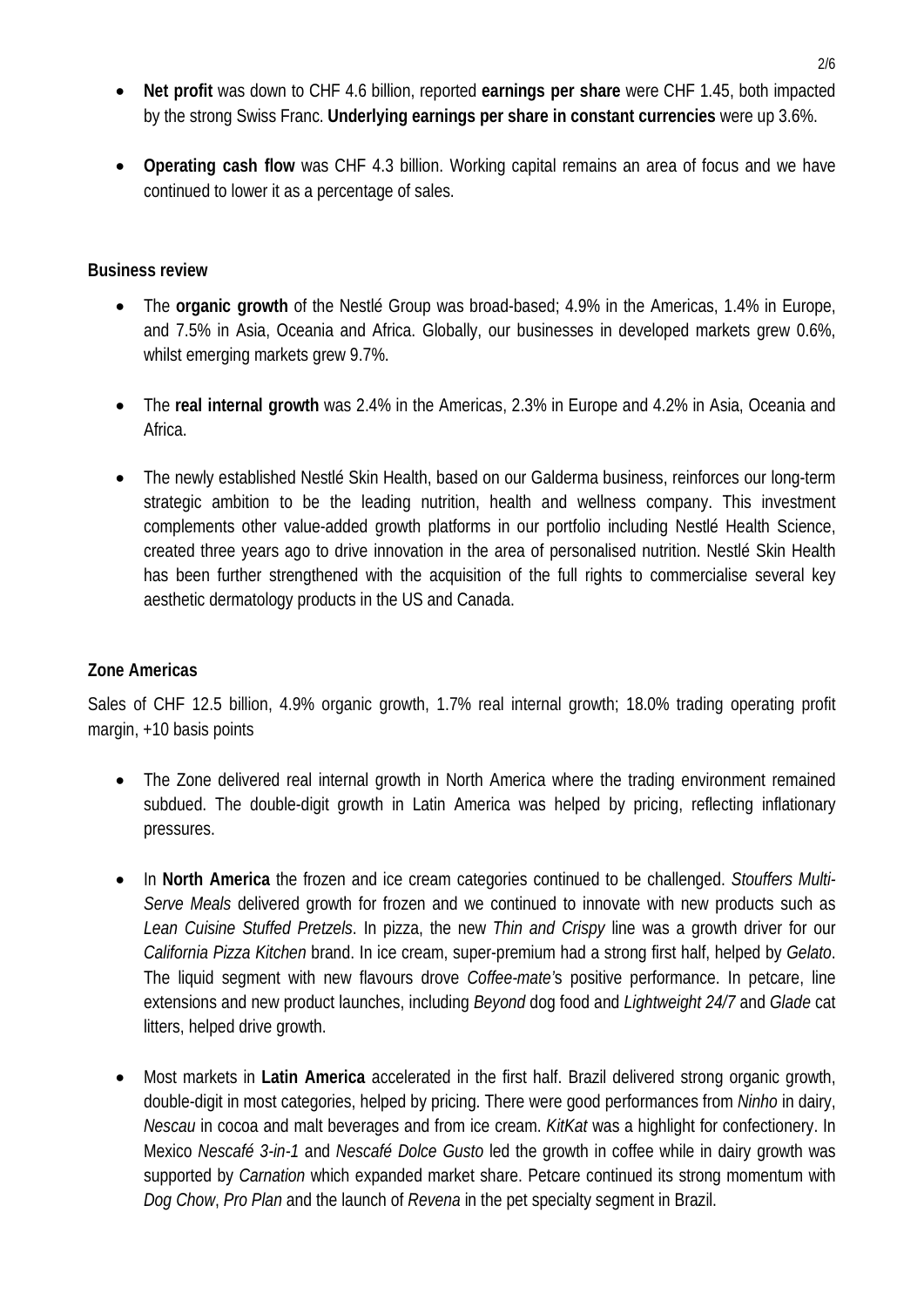• In spite of a substantial increase in consumer facing marketing spend the **trading operating profit margin** rose due to lower restructuring and other expenses.

### **Zone Europe**

Sales of CHF 7.3 billion, 0.6% organic growth, 2.0% real internal growth; 14.8% trading operating profit margin, -10 basis points

- The Zone delivered positive organic growth, driven by strong volume growth in a deflationary environment where consumer confidence remains fragile.
- Innovation and premiumisation continued to underpin growth. *Nescafé Dolce Gusto* performed well across the Zone and gained market share. There was good growth from *Wagner* and *Buitoni* in frozen pizza and *Nescafé Gold* in soluble coffee. Confectionery was helped by the late Easter and culinary saw strong performances in sauces, soup, *Maggi Papyrus* cooking papers and in snacking, noodles. Petcare's continued growth was driven by *Felix* single serve, *Purina ONE* and cat snacks.
- In **Western Europe**, the Iberian region showed signs of recovery delivering positive growth. There were good performances in Switzerland, the Netherlands and Austria and improvements in France, Italy and Germany.
- **Central and Eastern Europe** picked up with real internal growth accelerating in Poland and the Czech Republic. Russia continued to deliver good growth, particularly in ice cream and with *Nescafé Dolce Gusto* and *KitKat*. Ukraine proved resilient delivering growth despite the political turmoil after a difficult start to the year.
- The **trading operating profit margin** fell slightly due to impairments which were not completely offset by decreases in restructuring and other costs.

### **Zone Asia, Oceania and Africa**

Sales of CHF 8.9 billion, 4.7% organic growth, 1.9% real internal growth; 18.9% trading operating profit margin, -20 basis points

- The Zone delivered growth in both developed and emerging markets. Good performances in parts of the Zone were counterbalanced by the effects of deflation and of unrest elsewhere. Real internal growth was impacted by increased pricing taken to compensate for the weakness of some currencies.
- The premium businesses continued to be a growth driver for the Zone. The continuing rollout of *Nescafé Dolce Gusto* delivered double-digit growth. Innovation also contributed with new launches including *Yinlu Walnut Milk* in China and new portioned packs of *Milo* in Australia. There was solid growth for *Milo* in cocoa and malt beverages, *Maggi* in ambient culinary and for creamers.
- In the **emerging markets** the Philippines, Turkey, Pakistan and many markets in Africa all grew strongly. China was challenged but we see fundamentals improving. South Asia recovered, its growth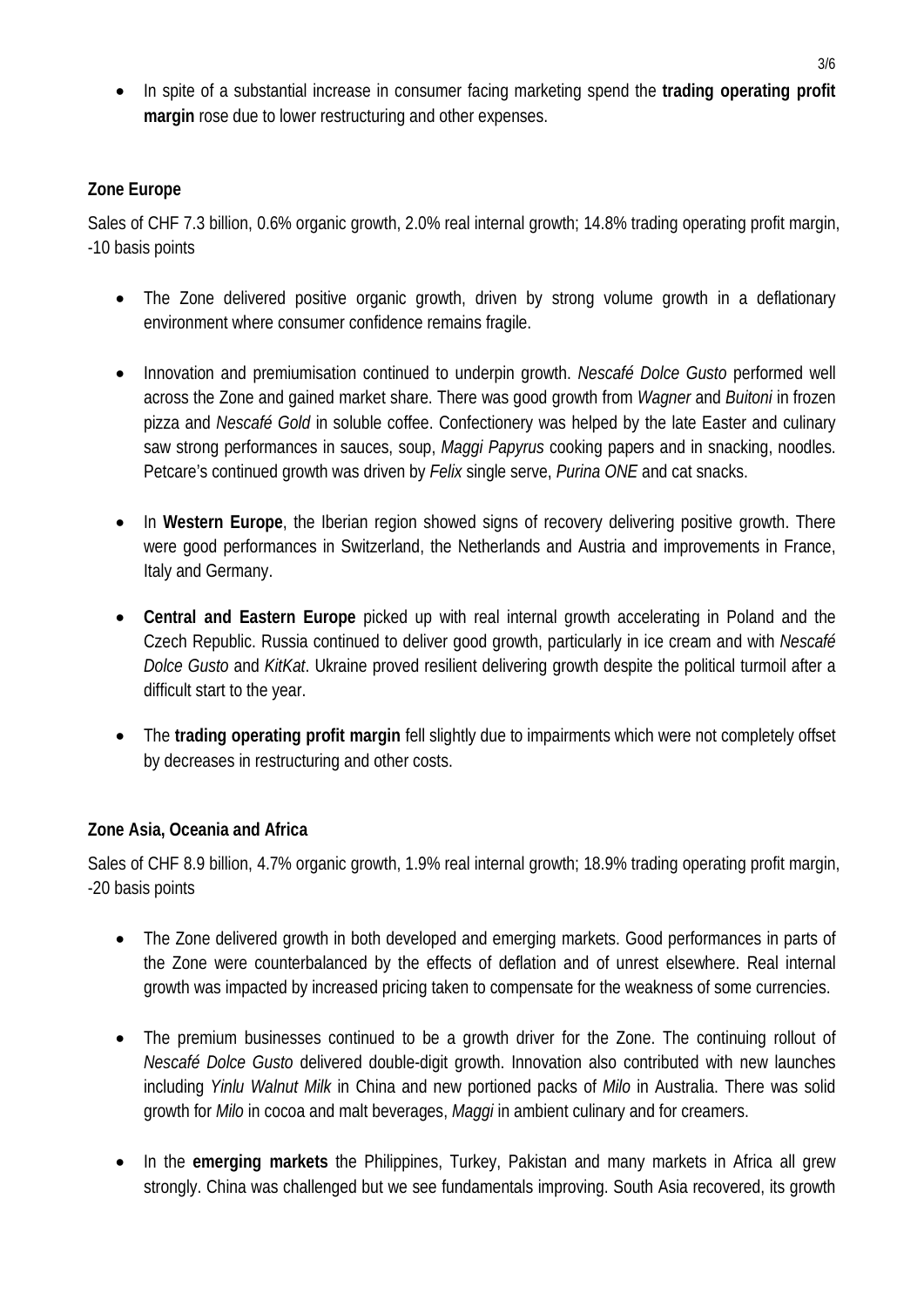reinforced with innovations like *Nestlé Masala Buttermilk* and *Nestlé Sweet Lassi* beverages launched in India. *Nesquik Optifast* had a good start in Turkey and the Middle East.

- The **developed markets** in the Zone delivered positive growth with Japan having a strong start to the year. There were successful rollouts of low fat *Carnation Cooking Cream* and *Felix* cat food in Oceania.
- The **trading operating profit margin** was impacted by increasing costs, mainly dairy, which were not fully offset by pricing and efficiencies.

# **Nestlé Waters**

Sales of CHF 3.7 billion, 6.1% organic growth, 7.3% real internal growth; 10.4% trading operating profit margin, +80 basis points

- Nestlé Waters delivered broad-based profitable growth across geographies and brands with acceleration in the emerging markets. The bottled water category continued to show solid growth overall. *Nestlé Pure Life* continued to drive our growth, particularly in **emerging markets** with China, Egypt, Turkey and Pakistan the highlights. In the **developed markets** our regional brands delivered steady growth, notably *Levissima* in Italy, *Poland Spring* and *Deer Park* in the United States, *Buxton* in the United Kingdom and *Hépar* in France. The premium brands *Perrier* and *S.Pellegrino* continued their good momentum and grew double-digit in several developed markets.
- The **trading operating profit margin** improvement was driven by solid volume growth and significant cost reductions across the value chain.

# **Nestlé Nutrition**

Sales of CHF 4.7 billion, 7.9% organic growth, 3.8% real internal growth; 21.1% trading operating profit margin, +110 basis points

- Nestlé Nutrition's growth accelerated, driven by double-digit growth in infant formula and infant cereals. The growth in the emerging markets outpaced the market in many cases. *NAN* delivered strong double-digit growth, as did the super premium brands *S26* and *Illuma.* In the United States infant cereals gained market share. Meals and drinks were challenged due to high competitive activity in the US, and softer economic conditions in Mexico and Europe.
- The improvement of the **trading operating profit margin** reflected the effects of divestments and the integration of new businesses.

### **Other activities**

Sales of CHF 5.9 billion, 5.9% organic growth, 4.7% real internal growth; 18.4% trading operating profit margin, -80 basis points

• **Nestlé Professional** increased its growth momentum during the first half despite challenges in North America and in Western Europe where deflationary conditions and a difficult out-of-home environment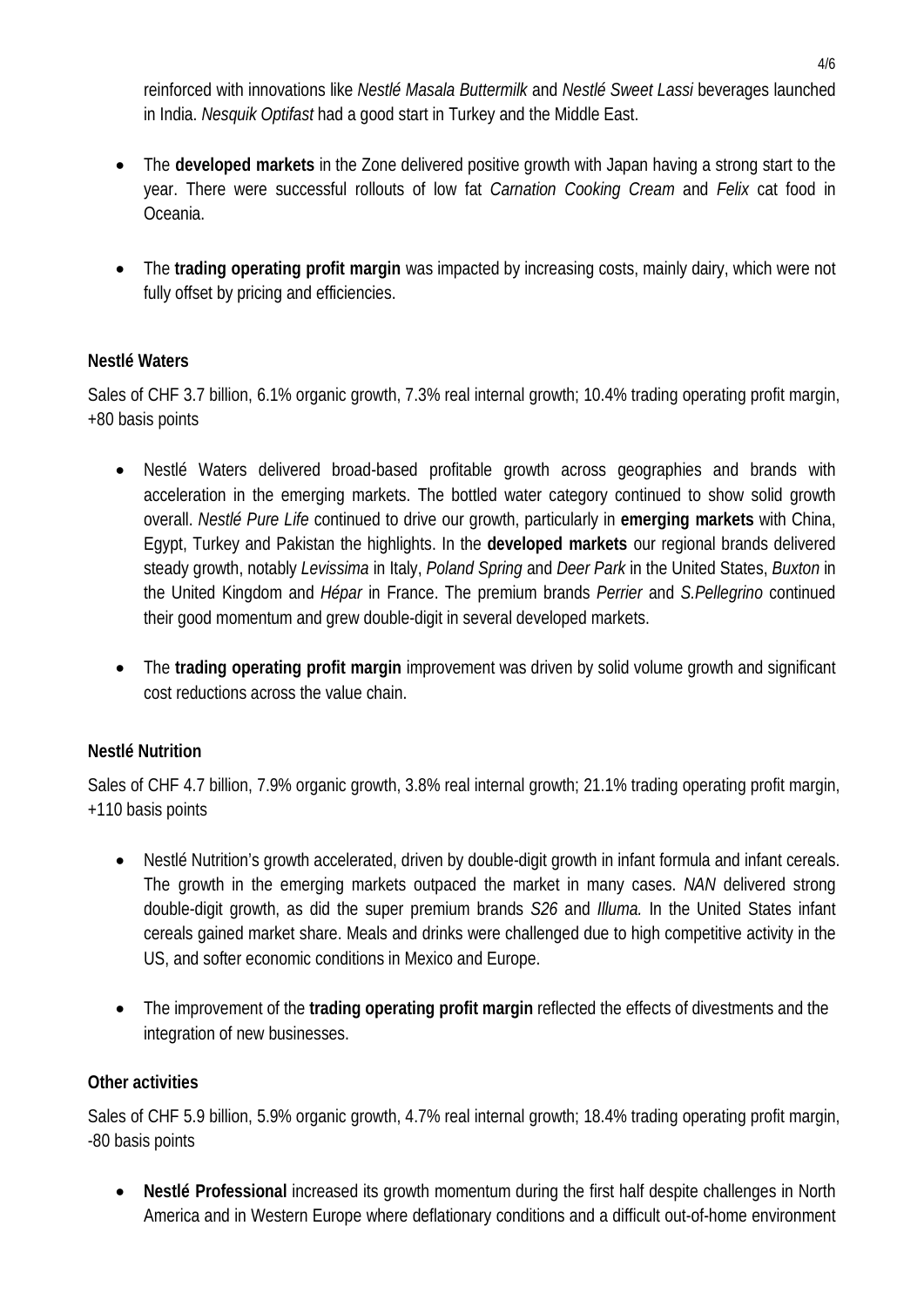persisted. Russia drove growth in Eastern Europe and we achieved double-digit growth in emerging markets. The beverage business growth was driven by beverage solutions and overall good momentum in Latin America and Zone Asia, Oceania and Africa. For the food business, desserts solutions was the key driver and overall growth was particularly strong in Zone Asia, Oceania and Africa.

- The extension of the Grand Cru coffee range, innovative services and new machines ensured that demand for **Nespresso** in established markets remained solid despite significantly increased competition. Geographic expansion was accelerated with 14 new boutiques opened across the world. In North America there has been a good response to the launch of the *VertuoLine* system delivering the long-cup coffees preferred by US consumers.
- **Nestlé Health Science** performed well, driven by innovation and the rollouts into additional markets of *Peptamen*, *Alfamino* and Vitaflo's *Carbzero* and *Betaquik*. *Boost* in the US, *Meritene* in Europe and *Nutren* in Brazil also achieved solid growth. We launched our first production line in Japan, designed to meet the nutritional needs of the ageing population there.
- The **trading operating profit** declined due to substantial marketing support, development investments and the impact of currencies.

# **CHF 8 billion share buy-back programme**

We plan to launch a new share buy-back programme of CHF 8 billion that will start this year and continue into 2015. The buy-back is subject to market conditions and strategic opportunities. This is in line with the Group's policy to maintain our current financial rating while at the same time providing a competitive return to shareholders with a sustainable dividend policy in line with underlying earnings growth.

### **Outlook**

Full year outlook confirmed: organic growth around 5% and improvements in margins, underlying earnings per share in constant currencies and capital efficiency.

**Contacts** Media Robin Tickle Tel.: +41 21 924 2200 Investors Tel.: +41 21 924 3509